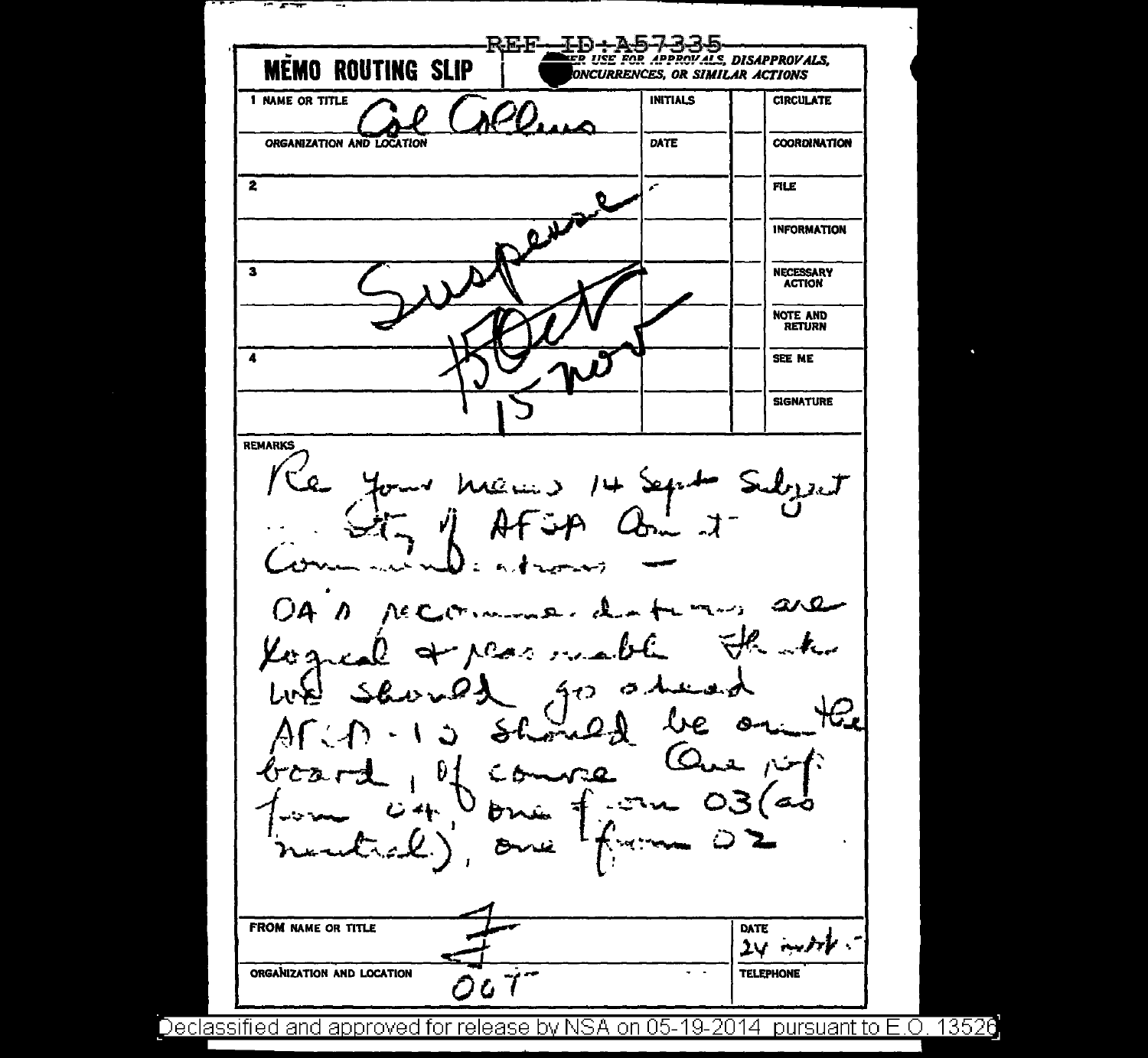**REF ID: A57335** 

TOP SEGRET

14 September 1951

**OOB MEMORANDUM FOR: DOT** 02 13

SUBJECT: Security of AFSA COMINT Communications

Reference: "Summary Report on Security of AFSA Communications, "D/F from AFSA-04 to AFSA-00B dated 26 April 1951

1. The following recommendations, concerning basic problems associated with insecurity of AFSA COMINT Communications. have been aubmitted by AFSA-OL:

That a board of at least three experienced individuals (other a. than those DIRECTLY engaged in COMINT production activities) should be designated by Director, AFSA to review, on a continuing periodic basis, time lags between receipt of raw material by electrical means and the commencement of analytical processing of that material to determine whether a portion of the material may be received by other than electrical means without causing an undesirable delay in productive analysis.

b. That AFSA-13 be directed to make an exhaustive study of the possibility of establishing an Air Courier Service for exclusive AFSA use to handle the volume of data not immediately exploitable. Frequently scheduled air delivery might well provide a more effective means of handling than is possible under communications conditions existing currently. The susceptibility of strategic communications to organized jamming is an important factor in such a study.

c. That AFSA-02 consider the advisability of implementing the proposed indicator procedure for AFSAM 2-1 APOLLO Operation (forwarded from AFSA-O4 to AFSA-O2, D/F dated 11 September 1951) as an interim measure until the AFSAM 9 becomes available.

d. That appropriate steps be taken to provide Director, AFSA with specific authority to prescribe means of communication, cryptographic facilities, and procedures for use in the transmission of COMINT data, and to review preventative or corrective action taken concerning violations of transmission security procedure as well as of cryptoprocedures.